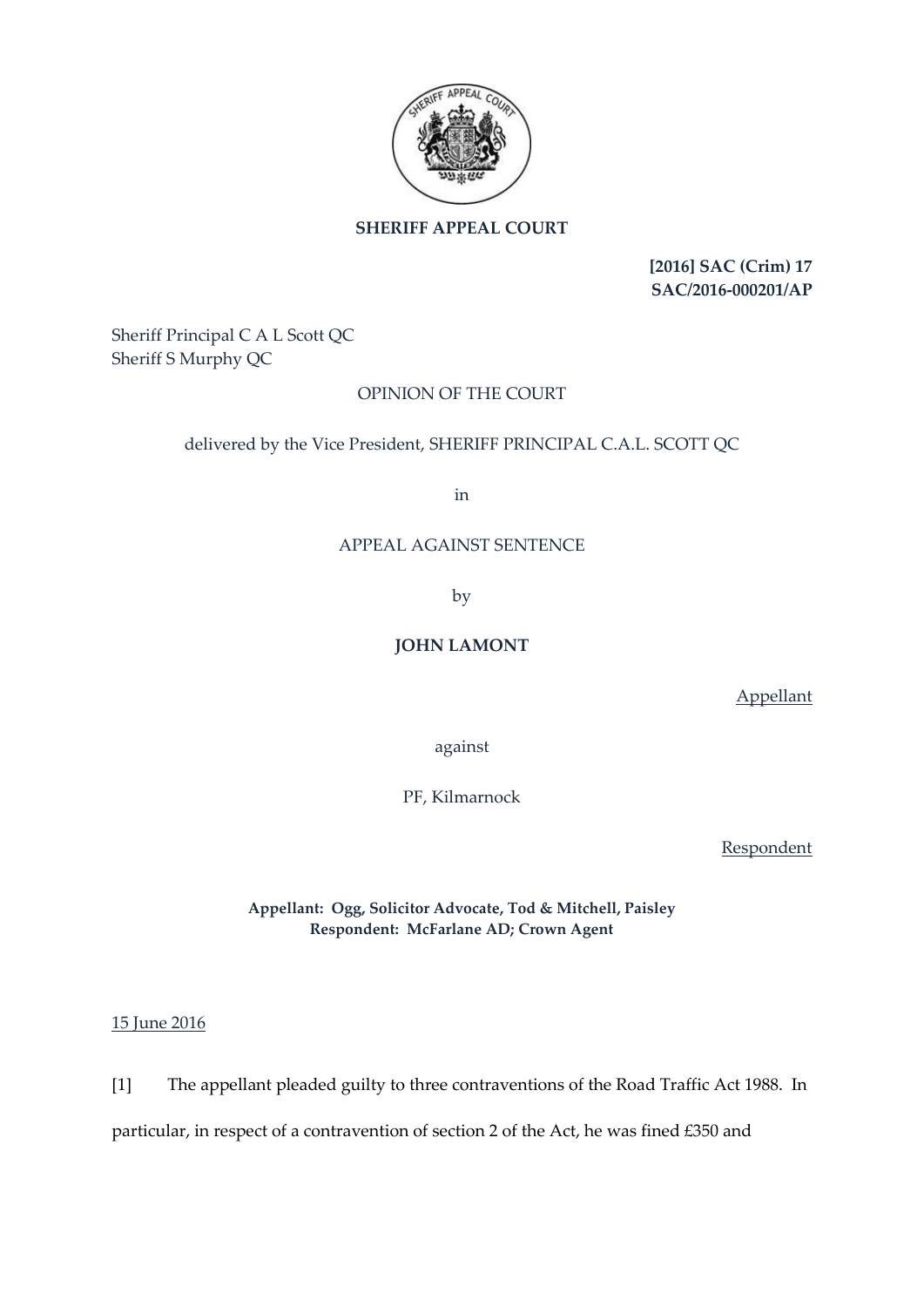disqualified from driving for a period of 24 months. The appeal is brought to challenge the length of the disqualification.

[2] The appellant drove a tractor, travelling the wrong way on a one-way road and happened to be spotted by police officers as the tractor negotiated a blind bend. The sheriff was informed by the Crown that any vehicle travelling in the opposite direction would have had no chance to see the tractor's approach or to avoid a collision.

[3] The police having alerted the appellant to their presence, the tractor, nevertheless, continued at 30mph which was said to be its top speed. The carriageway was barely wide enough for the tractor. It repeatedly mounted the verge at times "bouncing back" onto the roadway. The road in question was said to be a single track road with a number of blind bends and was deemed an unsuitable route for a tractor.

[4] In approaching the issue of sentence as regards the section 2 charge, the sheriff records taking into account a number of factors. She considered it to be a serious contravention of the statutory prohibition against dangerous driving. She took the view that there was significant potential for harm to other road users and commented upon how fortunate it was that the appellant did not encounter any other vehicles en route. The sheriff held that the appellant could not be said to be an experienced driver and that he had driven "at speed, given the capacity of the tractor". The sheriff concluded that the gravity of the offence merited a period of disqualification of 24 months. Nothing had been said in mitigation that inclined her to the view that a more limited period of disqualification was appropriate. In particular, the sheriff was not addressed on any impact on his apprenticeship.

[5] On behalf of the appellant, it was argued that the statutory minimum of 12 months ought to have been imposed. It was submitted that the sheriff had afforded insufficient

2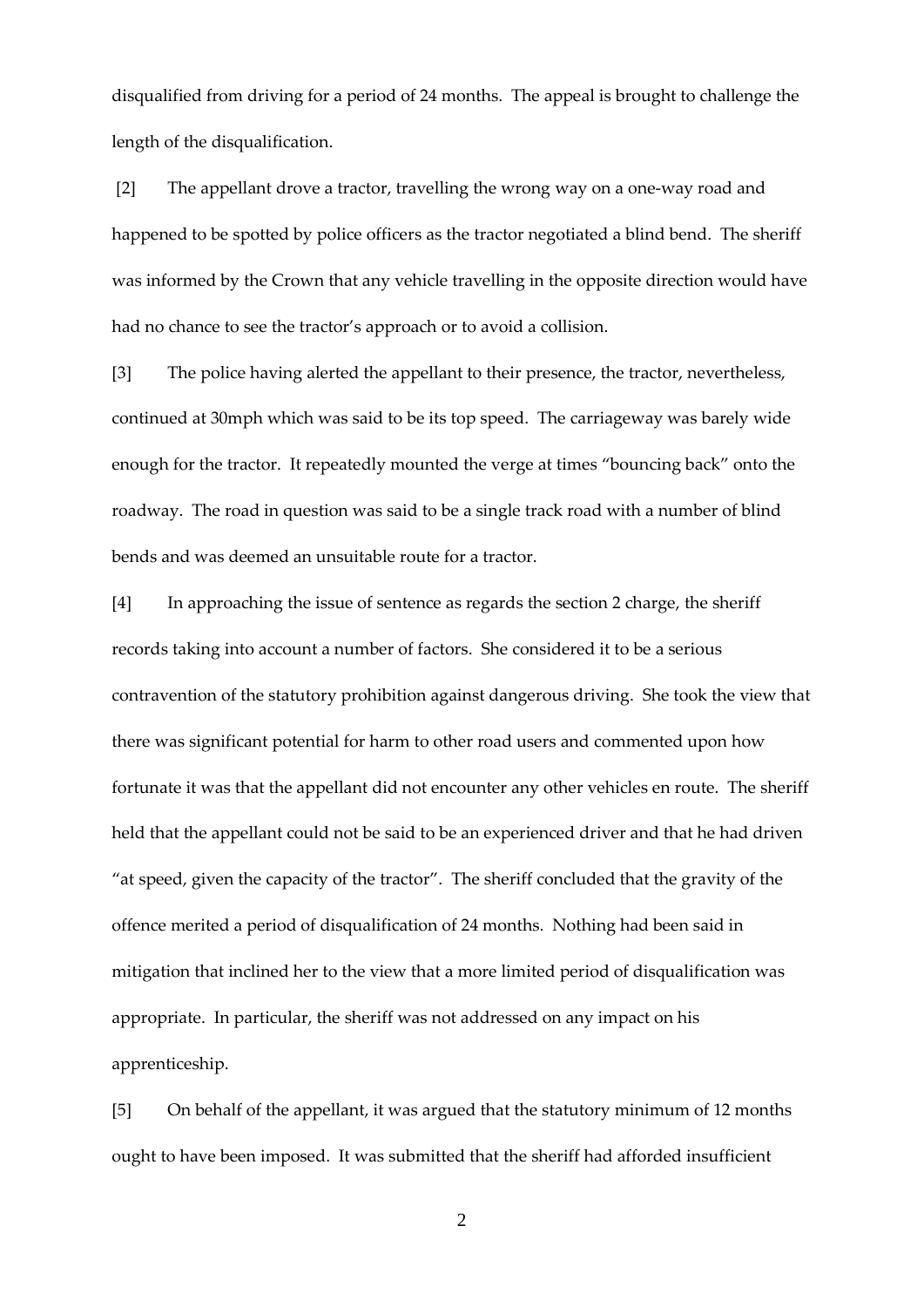weight to the fact that the applicant's driving had, in fact, given rise to no actual harm. When regard was had to the particular circumstances taken along with the fact that this court would, in any event, require to remedy the sheriff's failure to order that the appellant sit the extended test of driving competency (section 36) it was contended that the period of disqualification selected by the sheriff had been excessive.

[6] Whilst it appears that the sheriff was not addressed upon the impact a period of disqualification might have upon the appellant's employment, on appeal, we were advised that the appellant's apprenticeship would be significantly affected by the loss of his driving licence. A letter from the appellant's employers was produced to vouch that proposition.

[7] Separately, a letter from the appellant's father setting out the way in which the running of the family farm had been affected, firstly, by the incapacity of the appellant's grandfather and, secondly, that of the appellant's uncle was produced.

[8] The sheriff's failure to allow a discount in respect of the disqualification period (to reflect the utilitarian value of the appellant's guilty pleas) was also criticised particularly in light of the fact that the sheriff had discounted those fines imposed.

[9] It was plain to us that had the mitigatory material regarding the appellant's apprenticeship and his integral role in keeping the family farm business going by working at nights and at weekends been known to the sheriff, she most likely would have reflected those factors when it came to the period of disqualification imposed. Moreover, in the whole circumstances of the case, we consider that the decision to impose a disqualification period of 2 years can justifiably be characterised as excessive. Accordingly, we have determined that the disqualification imposed by the sheriff should be quashed and that, instead, the appellant should be subject to disqualification for the minimum period, viz. 12 months. We shall also order that the appellant must successfully complete the

3